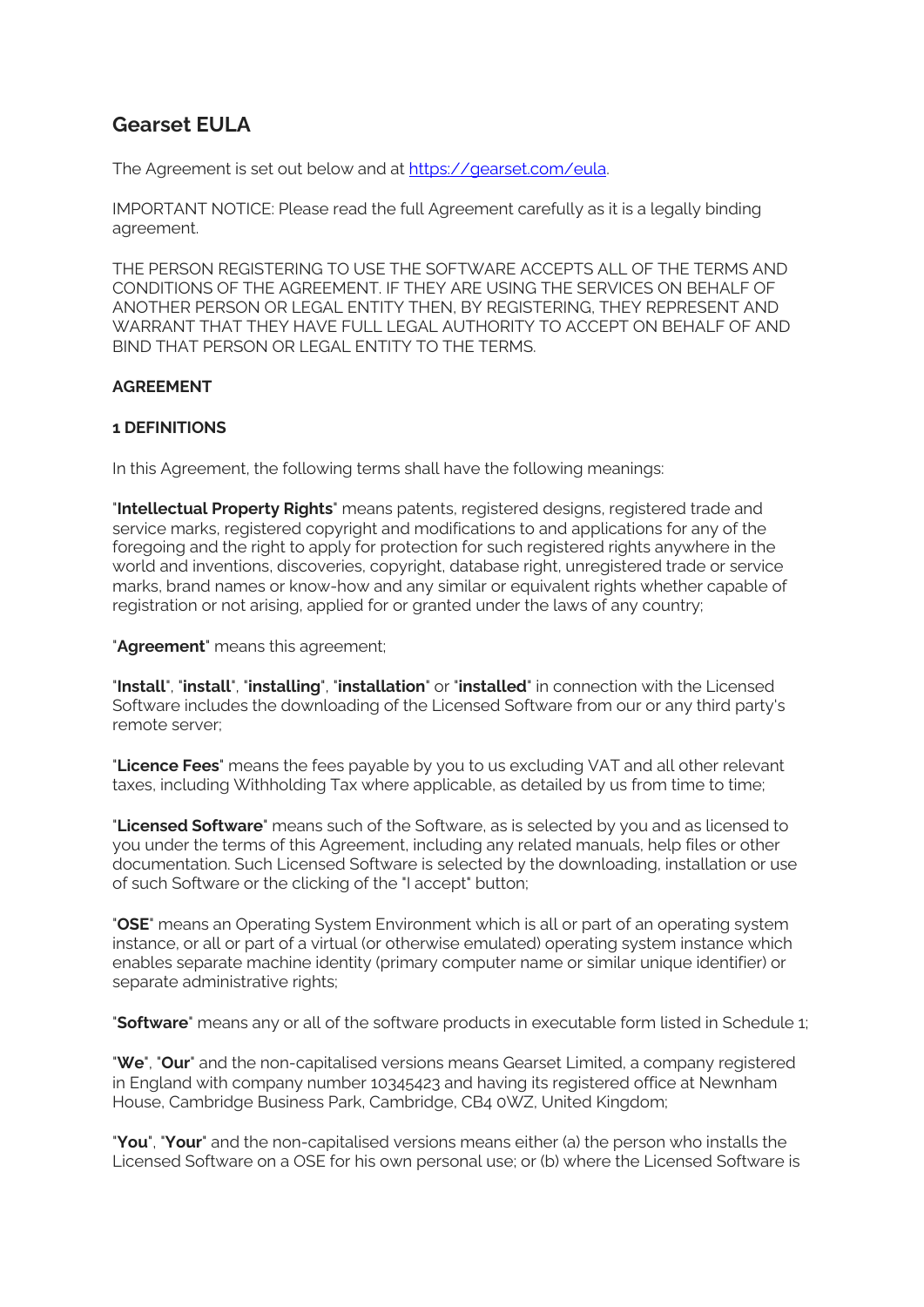installed on a OSE on behalf of an employer, another person, or entity, then such employer, other person or entity on whose behalf the Licensed Software has been installed.

## **2 HEADINGS**

2.1 The headings to the clauses and Schedules of the Agreement are for convenience only and will not affect its construction or interpretation.

#### **3 EVALUATION LICENCE**

3.1 In return for the mutual rights and obligations set out in the Agreement we grant you the right to use the Licensed Software for a period of 30 days from when it is installed by or on behalf of you ("**Evaluation Period**"). During the Evaluation Period you can decide whether or not the Licensed Software meets your requirements. The Evaluation Period may be extended by written agreement with us ("written" shall include an exchange of emails between you and us).

3.2 Before or upon expiry of the Evaluation Period:

3.2.1 If, in your sole opinion, the Licensed Software meets your requirements, and you wish to continue the Agreement, you shall pay us the Licence Fees and this Agreement shall then remain in full force and effect.

3.2.2 If you decide that the Licensed Software does not meet your requirements, or otherwise do not wish to enter into a paid up licence of the Licensed Software, then you shall destroy the Licensed Software and all copies, in any form including partial copies or modifications of the Licensed Software received from us or made in connection with this Agreement and all documentation relating thereto. Any rights of yours to use the Licensed Software shall cease.

3.3 During the Evaluation Period, you hereby agree that the Licensed Software is provided "AS IS" with no representation, guarantee or warranty of any kind as to its functionality, quality, performance, suitability or fitness for purpose. All other terms, conditions, representations and warranties expressed or implied whether by statute or otherwise are hereby expressly excluded. For the avoidance of doubt, unless and until you pay the relevant Licence Fees for the Licensed Software: (a) clauses 8.1, 8.3 and 12.2 of this Agreement shall not apply; and (b) clause 12.1 shall apply except that the reference to clause 12.2 is deleted.

# **4 OWNERSHIP OF INTELLECTUAL PROPERTY RIGHTS**

4.1 You acknowledge that:

4.1.1 all Intellectual Property Rights in or relating to the Licensed Software are owned by us or (in relation to open source software included in the Licensed Software) their relevant owners;

4.1.2 except as expressly granted under this Agreement, you have no rights in the Licensed Software.

4.2 You hereby agree to refrain from any action which would diminish our Intellectual Property Rights in or relating to the Licensed Software or which would call them into question.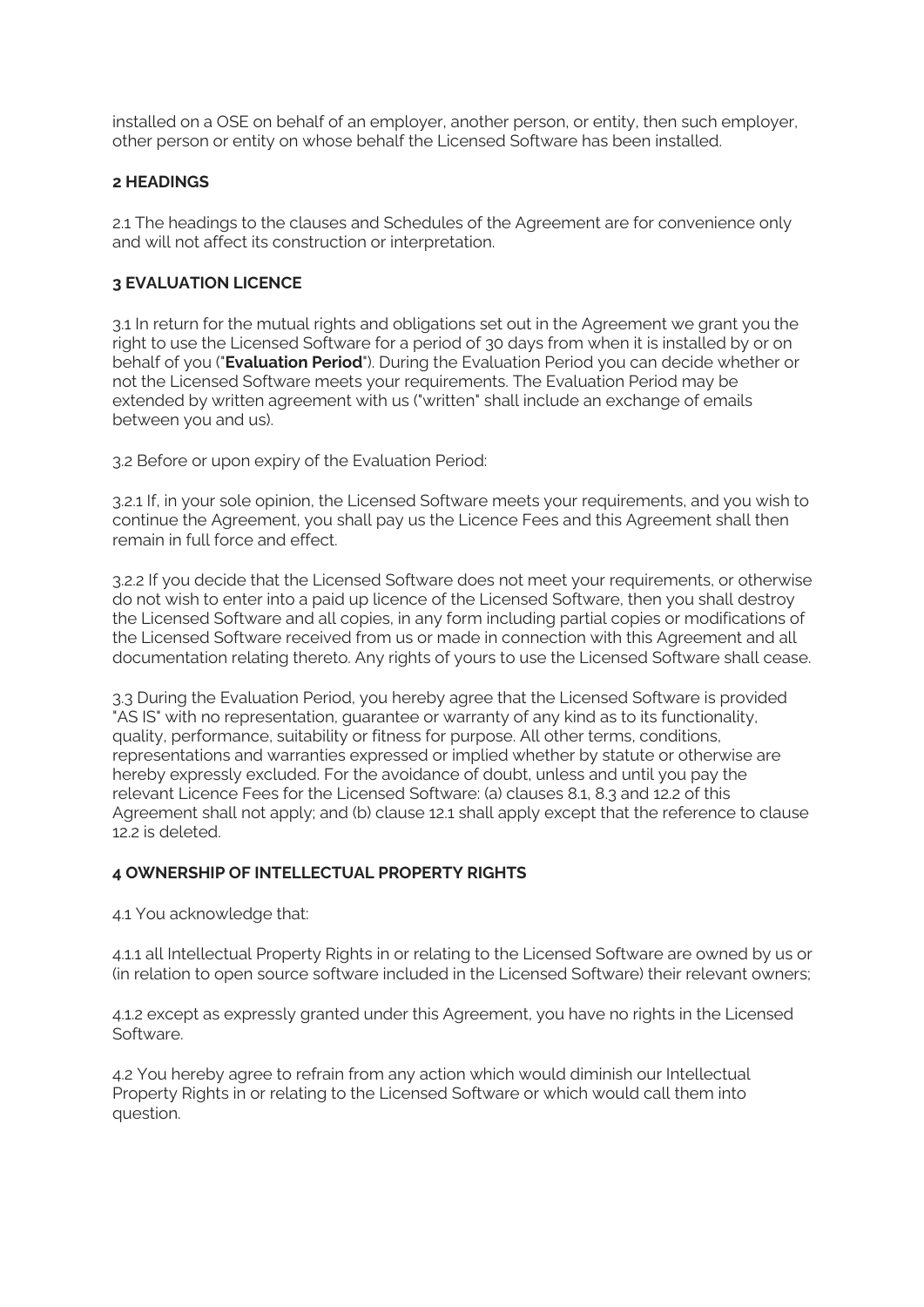4.3 You agree not to remove or alter any trademarks, copyright notices or similar proprietary devices, including without limitation any electronic watermarks or other identifiers, that may be incorporated in the Licensed Software.

4.4 If you become aware of any infringement or suspected infringement of our Intellectual Property Rights in or relating to the Licensed Software by any third party, you shall notify us without delay. We and you shall consult together on an appropriate course of action but neither party shall be obliged to take any action in respect of any such infringement or suspected infringement.

# **5 LICENCE**

5.1 In return for the mutual rights and obligations under the Agreement, and subject to the payment of the Licence Fees by you to us, we grant to you a limited, personal, nonexclusive, non-sub-licensable and non-transferable license:

5.1.1 subject to clauses 5.3 and 5.4, to use and copy the Licensed Software for use on a single OSE owned, leased and/or controlled by you for internal use;

5.1.2 subject to clause 5.3, to make one copy of the Licensed Software in machine readable form for normal operational security and back-up purposes. You must ensure that such copy is not installed on any OSE at any time when the original copy of the Licensed Software supplied to you is installed upon any other OSE. This Agreement will apply to such copy as it applies to the original copy of the Licensed Software installed by you. Such copy will remain our property and you shall ensure that such copy bears our proprietary notice;

5.1.1 Some Software incorporated in the Licensed Software may be offered under a separate open-source license that we will make available to you. There may be provisions in the open-source license that expressly override some of the terms in this Agreement and in such instance the open-source license terms shall prevail in relation solely to that opensource content.

5.2 Except as stated in this Agreement, you have no right to use, incorporate into other products, copy, publish, display, modify, translate the Licensed Software or any modification, adaptation or copy of the Licensed Software or any part thereof. You may only decompile, reverse engineer, or disassemble the source code of the Licensed Software either in whole or in part, as expressly permitted under the License or under Sections 50(A), (B) and (BA) of the Copyright, Designs and Patents Act 1988 (as amended or updated from time to time) or other applicable law.

5.3 The Licensed Software is licensed for use by a specific user only. It may be used by the licensed user on more than one OSE.

5.4 The licence set out in this clause 5 is personal to you. Except as allowed in clause 20, you may not rent, lease, sub-license, sell, assign, or pledge the Licensed Software, on a temporary or permanent basis, without our prior written consent.

5.5 You shall not use the Licensed Software to manufacture or distribute a product that is substantially similar to or competitive with our Software.

5.6 If you breach this clause 5, the Agreement or rights granted will automatically terminate in accordance with the provisions of clause 10.

## **6 PAYMENT**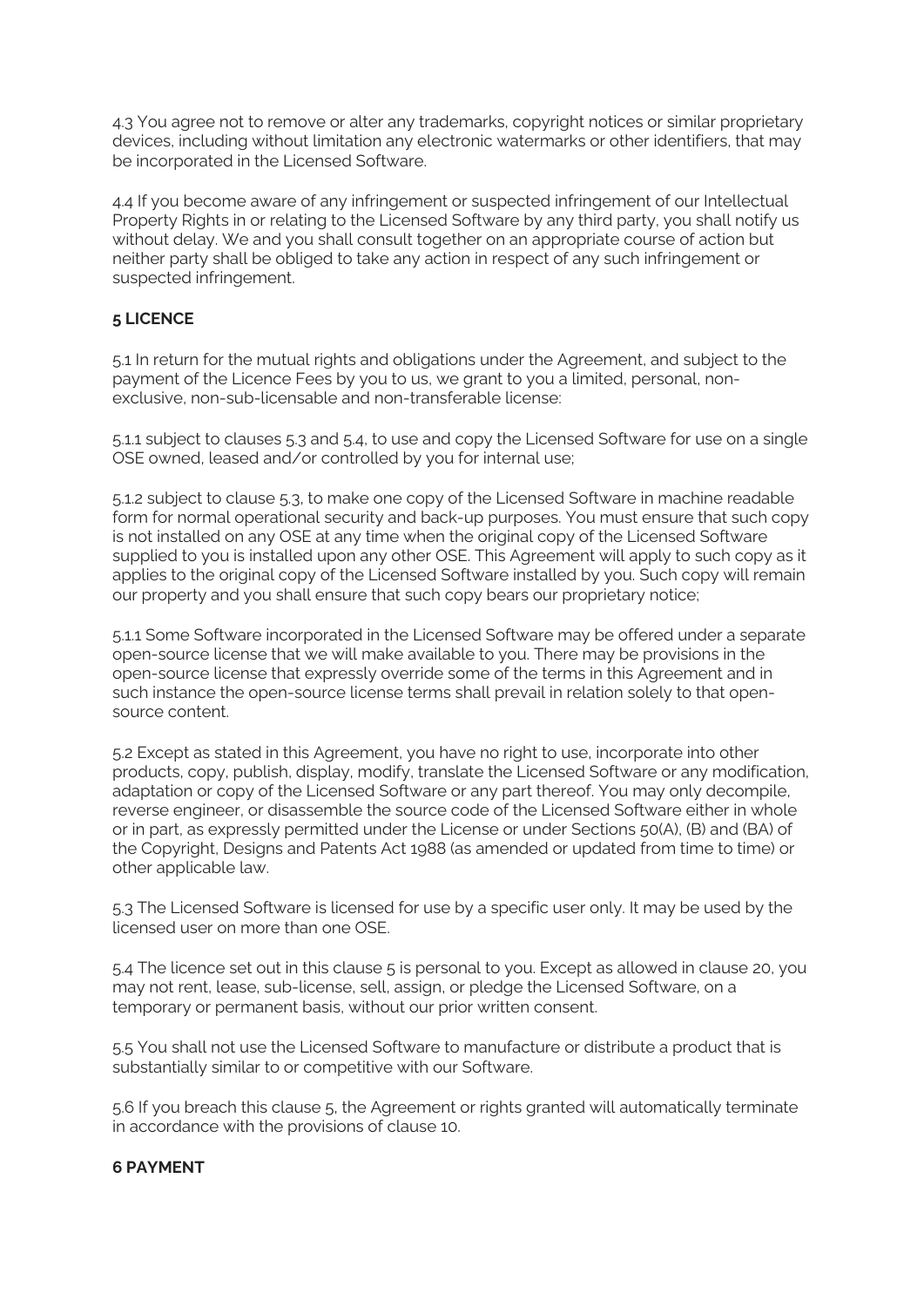6.1 At the end of the Evaluation Period, your use of the Licensed Software will be dependent on you paying the Licence Fees for continued use.

6.2 We use a third party provider, Bright Market LLC (FastSpring) to handle payment of Licence Fees. While we have taken care in our choice of such third party, you should check their policies, including those for security and privacy, and ensure you are happy with them before proceeding. Relevant information for accessing their details is given on our website.

6.3 Payments from you to us shall be invoiced by us to include VAT and/or other relevant taxes, including withholding tax.

## **7 CONFIDENTIALITY**

7.1 The structure, organisation, and source code of the Licensed Software are valuable trade secrets and proprietary confidential information of ours and our licensors. You agree not to provide or disclose any confidential information in the Licensed Software or derived from it to any third party.

7.2 The provisions of clause 7.1 will not apply to the extent that:

7.2.1 such information is in your possession free from any restriction as to its use or disclosure; or

7.2.2 you can demonstrate that such information is in the public domain (other than as a result of an unauthorised disclosure); or

7.2.3 such information is required to be disclosed by you by law.

7.3 No information to which clause 7.2.3 applies shall be disclosed to a third party unless and until you have:

7.3.1 given us, where practicable, five (5) U.K. business days written notice of such proposed disclosure;

7.3.2 consulted with us; and

7.3.3 agreed with us the content of the disclosure,

provided that we shall not limit the disclosure in a manner which would prevent you from complying with a statutory or regulatory obligation or court order.

## **8 WARRANTY AND SUPPORT**

8.1 We hereby warrant:

8.1.1 that we own the Intellectual Property Rights in the Software and/or have the right to grant a license to you;

8.1.2 that in creating the Licensed Software, we have not knowingly infringed the intellectual property rights of third parties;

8.1.3 that the Licensed Software shall operate substantially in accordance with its description. However, you acknowledge that the Licensed Software and related materials are of such a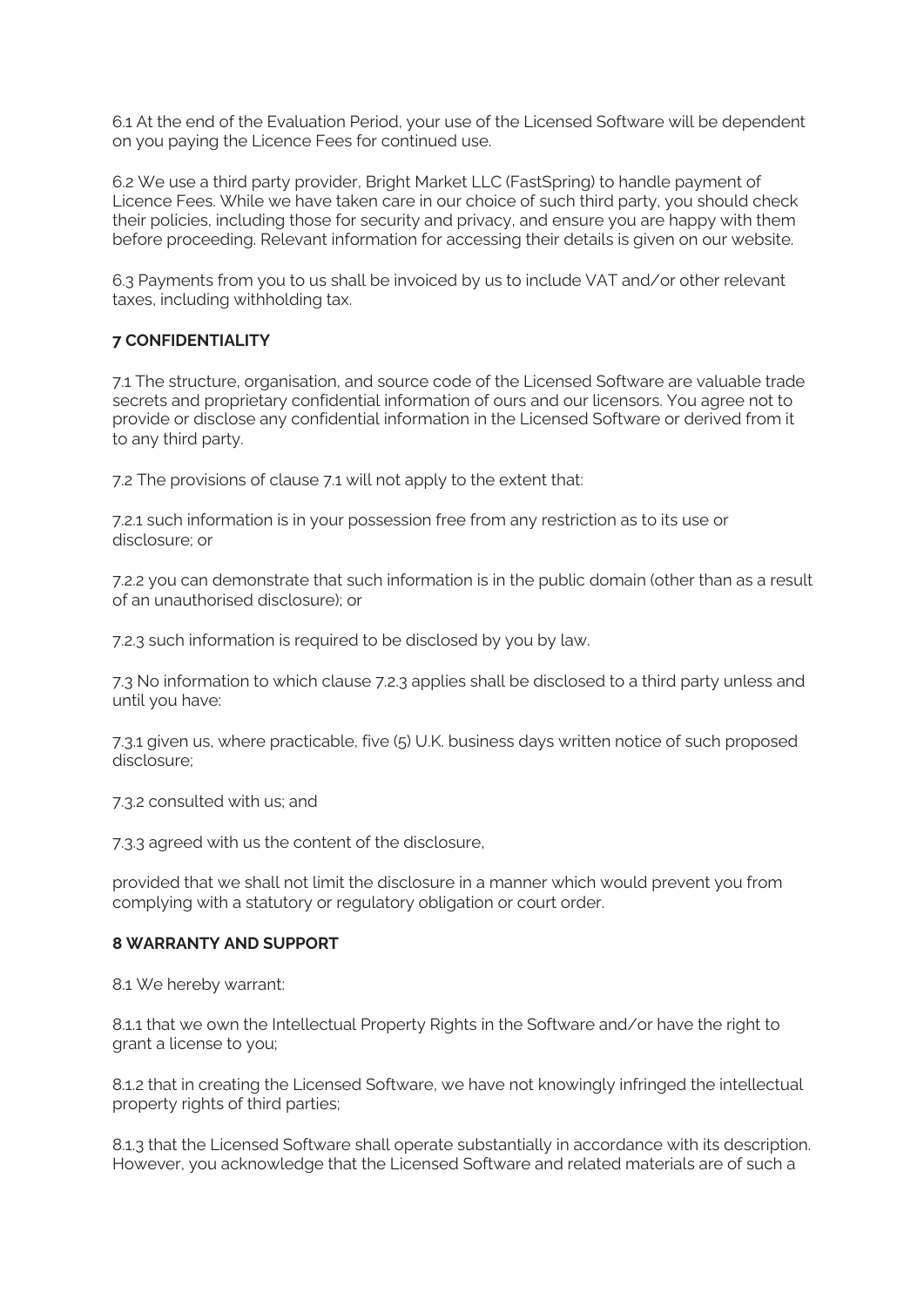complexity that there will be inherent defects and that therefore we can give no warranty that the Licensed Software is free from error or defect.

8.2 Other than as provided for in clause 8.1 above, we do not offer any warranty related to the Licensed Software, either express or implied, including but not limited to implied warranties of fitness for purpose or satisfactory quality. The Licensed Software has been developed as a standard product for use by a wide variety of users and so we are unable to warrant that the Licensed Software will meet any particular user needs. You shall take full responsibility for ensuring that the Licensed Software are suitable for your intended purposes and to facilitate your checks of such suitability, we offer free Evaluation Periods.

8.3 Support. In relation to and without prejudice to the generality of clause 8.1.3 above, we do provide limited support to users. The details of the support provided for the Licensed Software is given on our website. You accept that, although we constantly seek to make the Licensed Software as useful as possible, the nature of software is such that no guarantee can be provided that any particular problem will be solved.

## **9 LIMITATION AND EXCLUSION OF LIABILITY**

9.1 We do not exclude our liability (if any) to you:

9.1.1 for personal injury or death resulting from our negligence;

9.1.2 for fraud; or

9.1.3 for any other matter for which liability cannot be excluded by law.

9.2 Subject to clause 9.1, we shall not be liable to you for any of the following types of loss or damage arising under or in relation to the Agreement (whether in contract, tort (including negligence), breach of statutory duty, restitution or otherwise):

9.2.1 any loss of profits, business, contracts, anticipated savings, goodwill, or revenue; or

9.2.2 any loss, or corruption, of software or data; or

9.2.3 any loss of use of hardware, software or data; or

9.2.4 any indirect, special or consequential loss or damage whatsoever,

even if we have been advised in advance of the possibility of such loss or damage.

9.3 Subject to clauses 9.1 and 9.2, our aggregate liability under the Agreement (whether in contract, tort (including negligence), breach of statutory duty, restitution or otherwise) shall be limited in all cases to the Licence Fees paid for the Licensed Software.

9.4 You acknowledge that the provisions of clauses 8, 9 and 12.1 are reasonable and reflected in the price which would be higher without those provisions, and you accept such risk. In the event that any of the limitations or exemptions in the Agreement shall be found to be void, clauses 8, 9 and 12.1 shall be construed in accordance with clause 15.

#### **10 TERM AND TERMINATION**

10.1 This Agreement shall commence upon your acceptance of its terms by the downloading, installation or use of the Licensed Software or the clicking of the "I Accept"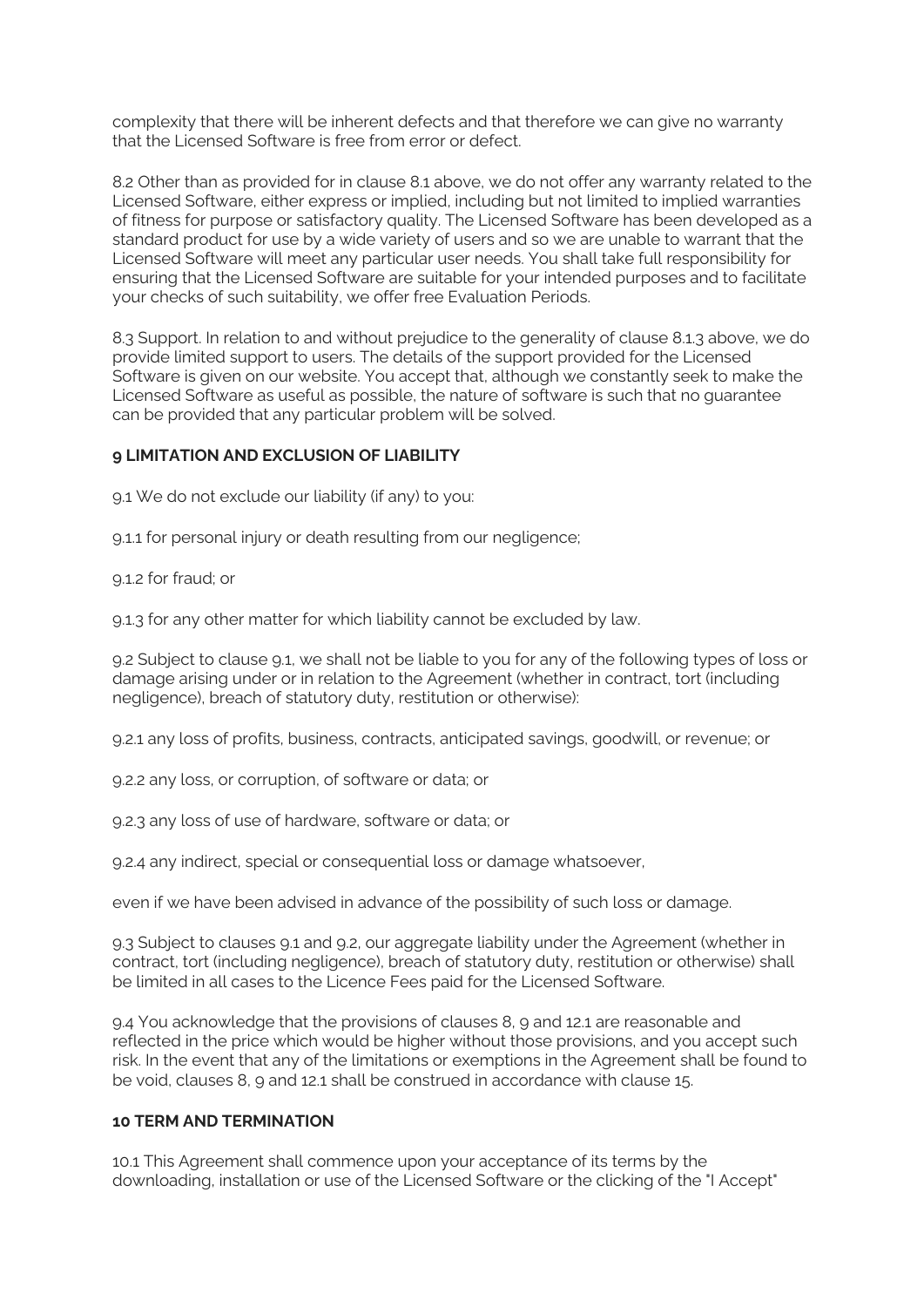button, and shall continue in perpetuity unless terminated in accordance with clauses 10.2 or 10.3, or otherwise in accordance with this Agreement.

10.2 This Agreement will terminate automatically if you fail to comply with any provision of the Agreement.

10.3 We may terminate the Agreement immediately and without notice if we reasonably suspect that you are using the Licensed Software for any purpose which contravenes the laws of England.

10.4 Upon termination of this Agreement, you must uninstall the Licensed Software and destroy all copies of the Licensed Software including all components of it in your power, possession or control.

10.5 The termination of the Agreement howsoever arising shall not affect the rights, duties and liabilities of either party accrued prior to termination. Following termination, no obligations or liabilities remain with us.

10.6 On termination of the Agreement, and except as under clause 10.5 above, the provisions of clause 1 (Definitions), clause 2 (Headings), clause 4 (Ownership of Intellectual Property Rights), clause 7 (Confidentiality), clause 8 (Warranty and Support), clause 9 (Limitation and Exclusion of Liability), clause 10 (Term and Termination), clause 11 (Data Collection), clause 12 (Third Party Claims) and clauses 13 to 20 will remain in effect.

## **11 DATA COLLECTION**

11.1 We are continually seeking to develop new products, enhance existing products and provide a better sales service to our customers. To facilitate this process it is helpful to us to collect information related to your use of the products. We recognise that our collection of such information needs to be subject to your permission and under your control and that you need to be clear that we keep your personal and business data in confidence. The remainder of this clause details how we handle these issues.

11.2 We wish to collect, maintain, process and use analytics data related to your use of the Licensed Software and visits to our websites. This may include, but is not limited to, logging of feature usage, specific in-product events, and reporting deployment failure messages returned by the Salesforce Metadata API.

11.3 In addition, save as expressly set out in this clause 11, any personal information we collect about you shall be treated in accordance with our Privacy Policy available at: http://www.red-gate.com/our-company/about/legal.

11.4 Any of your personal information stored by our third party providers (such as our payment organization (FastSpring) and our support ticketing system (Intercom)) during provision of the Licensed Software shall be subject to the privacy policies of such third parties.

#### **12 THIRD PARTY CLAIMS**

12.1 Except as in clause 12.2 below, if a third party claims that the Licensed Software, as a result of your use of the Licensed Software, causes loss or damage whether in contract, tort (including negligence), breach of statutory duty, restitution or otherwise, then, without prejudice to our overall liability to such third party, you shall indemnify us from any such loss or damage.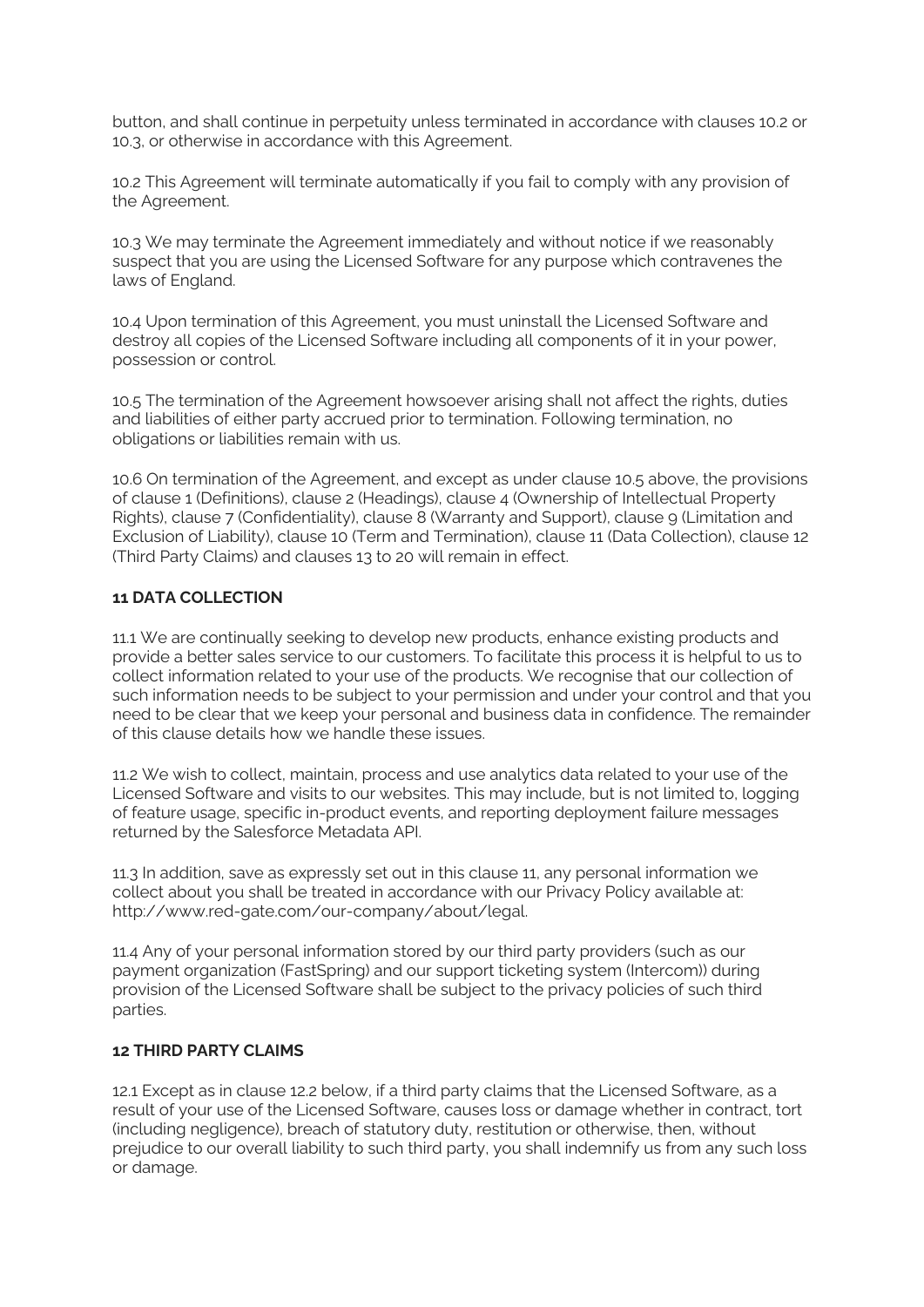12.2 If any claim is brought against you alleging that your use of the intellectual property associated with the Licensed Software infringes the rights of any third party, you shall promptly notify us and supply full details of the claim. The two of us shall consult together on an appropriate course of action and shall seek to minimise the effect of any claim on the respective businesses. We shall have the right, but not the obligation, to take control of all negotiations and litigation arising out of the claim. We will pay any damages and costs awarded against you in connection with any claim subject to a maximum of the aggregate sum of Licence Fees paid to us by you under this Agreement. We shall have the right, at our sole choice, either: (i) to negotiate terms for continued use by you of the claimed infringing Licensed Software; or (ii) to amend the Licensed Software to make it non-infringing; or (iii) to terminate this Agreement with immediate effect and in such event, we shall refund to you all Licence Fees paid.

# **13 GOVERNING LAW AND SETTLEMENT OF DISPUTES**

13.1 The Agreement (and any dispute or claim relating to it, or its formation, existence, construction, performance, validity or termination) will be governed by and construed in accordance with the laws of England.

13.2 Any dispute between the parties that is not settled by negotiation shall be settled by binding arbitration under the rules of the International Chamber of Commerce before a single arbitrator. Where we bring the action, then the arbitration shall be in London, England. Where you bring the action then the arbitration shall be held in either London, England or Paris, France as agreed between the parties. All documentation and proceedings shall be in the English language. The arbitrator shall have the right to grant reasonable costs to the prevailing party.

13.3 The parties irrevocably agree that a judgment of the arbitrator referred to in this clause is conclusive and binding upon the relevant party or parties and may be enforced against them in the courts of any jurisdiction.

#### **14 COMPLIANCE WITH APPLICABLE LAW**

You acknowledge and agree that notwithstanding the fact that the Agreement is governed by the laws of England you may be subject to additional laws in other jurisdictions with respect to your use of the Software. You agree to comply with the laws of any jurisdiction that apply to the Software including without limitation any applicable export laws or regulations.

#### **15 SEVERABILITY**

If any provision or part of any provision in this Agreement shall be found by any court, body or authority of competent jurisdiction to be illegal, invalid or unenforceable for any reason then the parties shall meet promptly to discuss in good faith and agree an alternative provision or part provision that provides as closely as possible the same commercial effect as the original. If this happens then the remaining provisions or part provisions are unaffected.

#### **16 NO WAIVER**

No failure or delay by any party to exercise any right, power or remedy will operate as a waiver of it nor will any partial exercise preclude any further exercise of the same, or of some other right, power or remedy.

#### **17 NO THIRD PARTY RIGHTS**